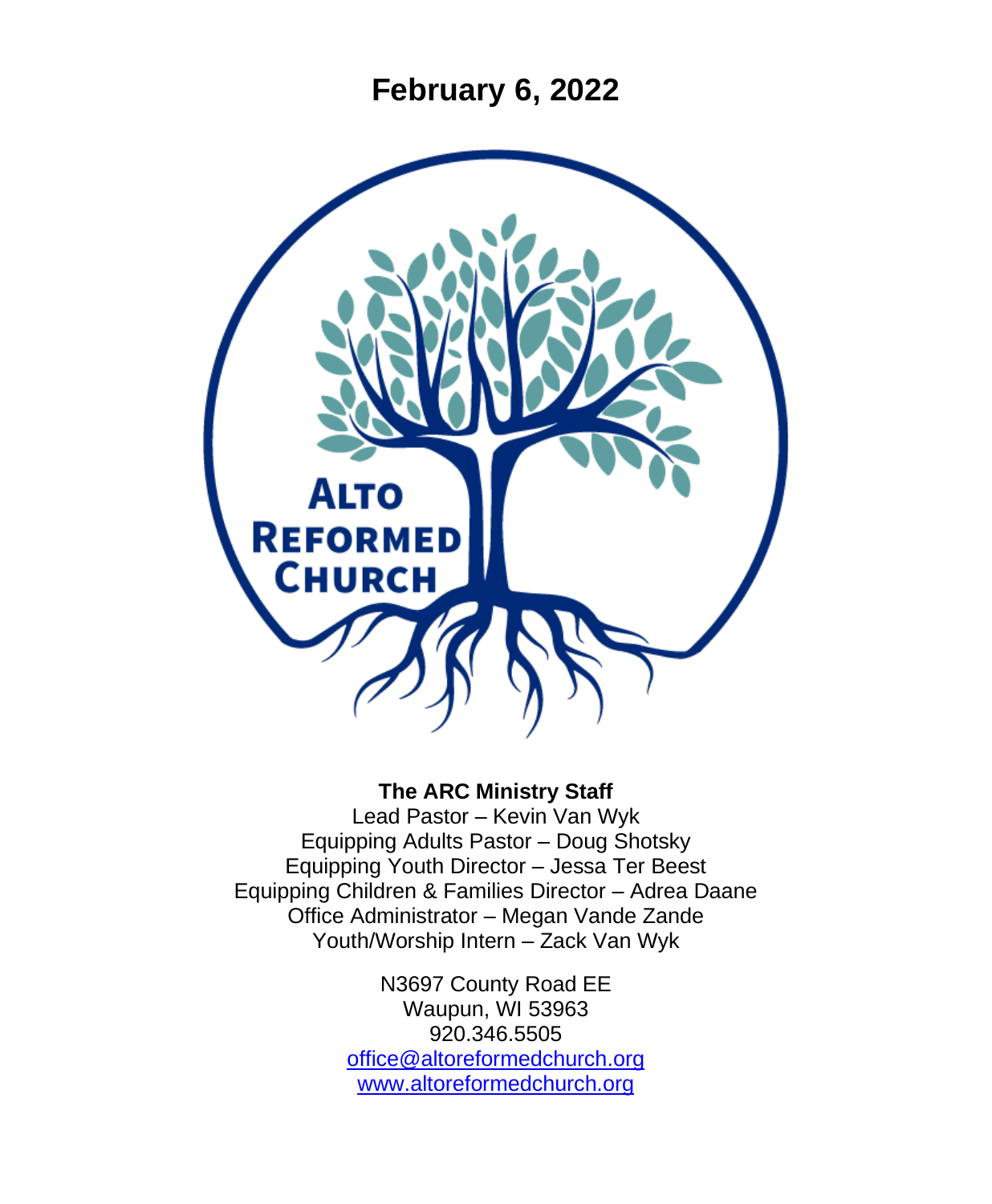#### **We Approach God**

Welcome & Announcements Men's Chorus – "You Raise Me Up"

Praise Singing "Forever" "Above All"

CCCD Mission Trip Update

Congregational Prayer

#### **We Hear God's Word**

Children's Message – Lynnae Loomans

Message – Re-forming Me: Do You See What I See? Scripture – 1 Corinthians 1:18-25

### **We Respond to God**

Prayer "At the Cross (Love Ran Red)"

**Blessing** 

# *Memory Verse for Feb 9 th*

It is God who arms me with strength and keeps my ways secure. – 2 Samuel 22:33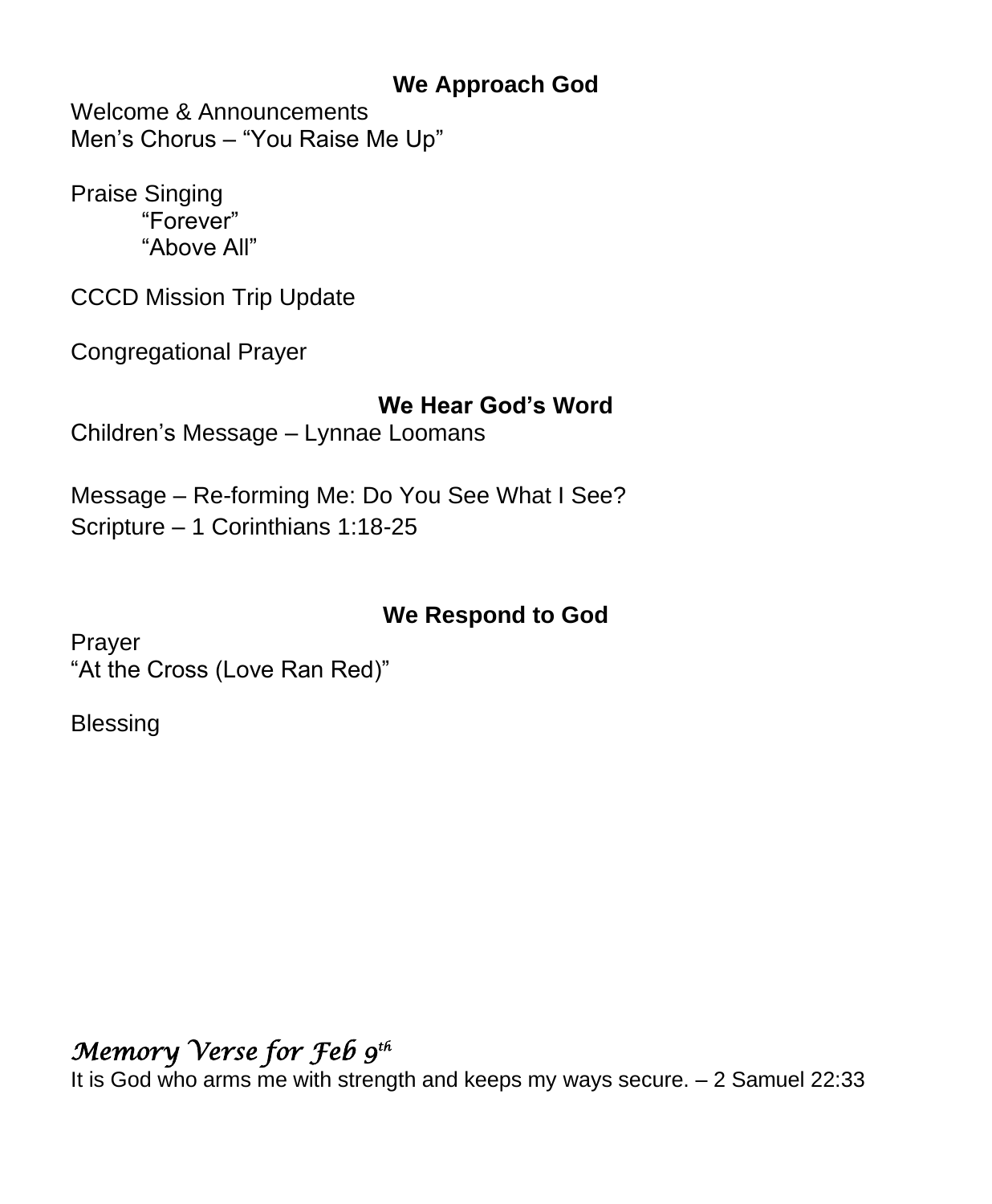

**Sermon Notes: Do You See What I See? Key Scriptures: 1 Corinthians 1:18-25**

- **1. There are aspects of our faith we can see. – (Romans 1:20)**
- **2. There are aspects of our faith we can't see. (Hebrews 11:3)**
- **3. Jesus says, "…blessed are those who have not seen and yet have believed." (John 20:29)**

**Do I try to make sense of what I can't see through what I can see? Or, am I by God's grace able to make sense of what I see, through the eyes of the One I can't see?**

**Our answer to this question determines how we understand the message of the cross.**

**What the world is preaching, but God sees as foolish.**

- **Jews were looking for God through displays of power.**
- **Gentiles/Greeks were looking discover God through earthly wisdom.**

**What we're preaching, but the world sees as foolish.**

• **The message of the cross.**

#### **Application Questions:**

**1. Do I try to make sense of what I can't see through what I can see? Or, am I by God's grace able to make sense of what I see, through the eyes of the One I can't see?**

- **2. Am I looking for signs from God to prove my faith?**
- **3. Do I preach Christ Crucified? Why? Or, Why Not?**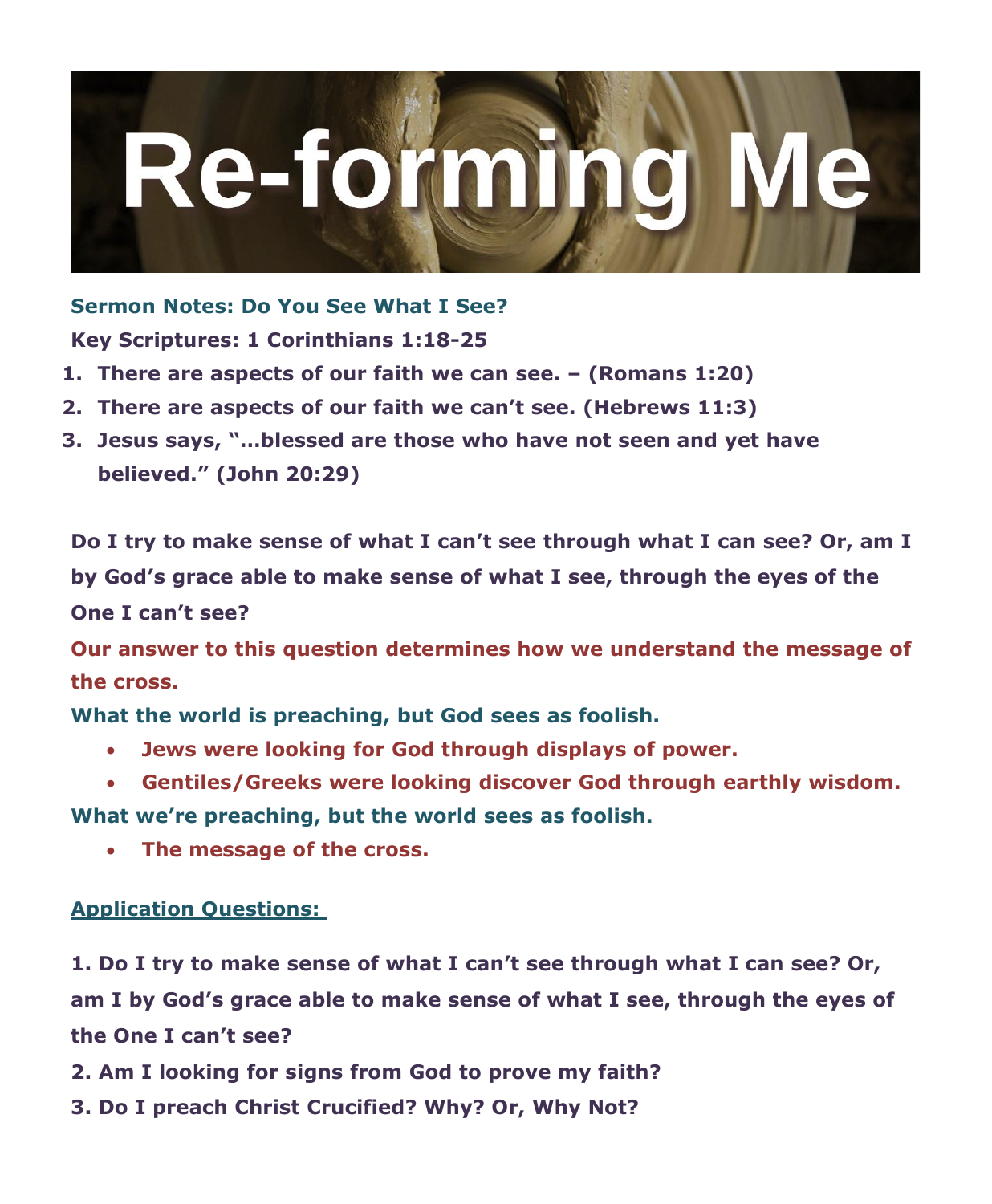# *Upcoming Events*

| Feb 6  | 8:30am - Prayer Meeting                     |
|--------|---------------------------------------------|
|        | 9:30am - Pastor Doug, Men's Chorus          |
|        | 10:45am - Sunday School                     |
|        | 5:30pm - JH/HS Praise Team                  |
|        | 6:30pm – Middle School Youth Group          |
| Feb 7  | 6:30pm - Men's Bible Study - "Fight"        |
|        | 7:00pm - High School +8th grade Bible Study |
| Feb 8  | 8:00am - Prayer Meeting                     |
|        | 7:00pm - Consistory Meeting                 |
| Feb 9  | 6:00pm - Intermediate Praise Team           |
|        | 6:20pm - Sonshine Singers, Jr Choir         |
|        | 6:30pm - Men's Chorus, NO Mixed Choir       |
|        | 6:45pm - Bible Class                        |
|        | 7:00pm - High School Praise Team            |
|        | 7:30pm – High School Youth Group            |
| Feb 11 | Middle School Overnighter                   |
| Feb 13 | 8:30am - Prayer Meeting                     |
|        | 9:30am - Pastor Kevin, Jr Choir             |
|        | 10:45am - Sunday School                     |
|        |                                             |

# *Youth News*

**Middle School** – Tonight we're making Valentine cards for the nursing homes and a video to send them with encouraging messages of how much God loves them since large groups are not allowed in to visit yet. See you at 6:30! Make sure to get your Overnighter (Feb 11-12) Registration in ASAP!

**8th & High School Bible Study** – Food will be served in the youth room from 6-6:30, then we'll split into groups from 6:30-7:30 for Men's Bible study and girls' Get Out of Your Head study.

**High School** – Wednesday is guys and girls night! Guys, you'll meet at the Union at 7:45 or church at 7:30 if you need a ride. Girls, we're doing spa night in the youth room at 7:30. See you there!

# *Opportunities to Get Involved*

**Women's Bible Studies –** The Women's Ministry Team will be hosting 3 different bible studies beginning the week of February 28<sup>th</sup> through the week of April 11<sup>th</sup>. "Elijah" Mondays at 6:30pm, "In His Image" Tuesdays at 9:30am, and "Resisting the Rush" Sundays at 10:45am. More details in your church mailbox. Signup at the Information Center by February 20<sup>th</sup>.

**All Church Retreat –** Join us for our 1st All Church Retreat at Silver Birch Ranch April 22-24. Check your mailbox or the Information Center for the brochure with all the details! Register online at<https://forms.gle/ETUUM2LCFIHTVXQC8> by March 31st or contact Megan to get help with registration. Any questions, reach out to Pastor Doug, Adrea, or Jessa.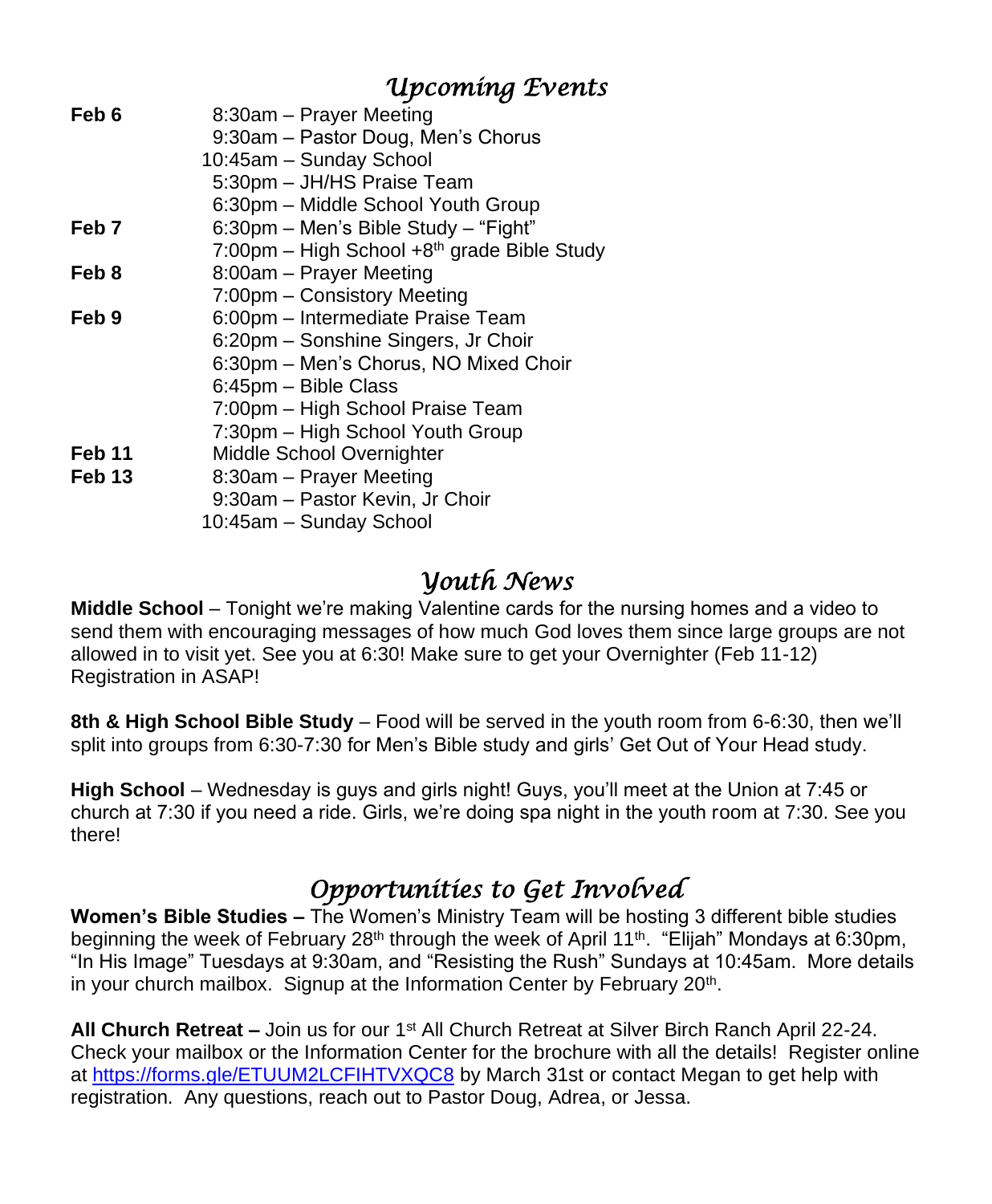# *Bulletin Board News*

**Offering** may be placed in one of the three white offering boxes located in the lobby. Upcoming benevolent schedule: 2/6 Church Health Services, 2/13 Missionary Salary, 2/20 Regular Benevolence, 2/27 Missionary Salary.

**Congrats** to Cal & Ruth Ann Flegner as they celebrate their 55th wedding anniversary on February 10<sup>th</sup>.

**Food Pantry Collection –** During the month of February we are collecting feminine hygiene products for the Waupun Food Pantry. The food pantry will coordinate with the Waupun Area Jr/Sr High School to distribute these products to girls in need. Donations may be placed in the tote in the copy room.

**Trophies of Grace Sportsmen's Dinner** – You're invited to the Rock Gold Club in Waupun on March 5 at 4pm for the Trophies of Grace Sportsmen's Dinner featuring speaker Jim VanSteenhouse. The evening will include a whitetail display, dinner, door prizes, and Jim will share about his near-death experience that changed his life completely. Ticket cost is \$40 (includes dinner & raffle). Tickets may be purchased at [https://www.eventbrite.com/e/trophies-of](https://www.eventbrite.com/e/trophies-of-grace-sportsmens-dinner-tickets-226317420497?fbclid=IwAR1p8C0m_NdvhFy9Zjs18tOpnO9PekLIj8nbXIAI7ow28GFZ8W9IFjRK4Yw)[grace-sportsmens-dinner-tickets-](https://www.eventbrite.com/e/trophies-of-grace-sportsmens-dinner-tickets-226317420497?fbclid=IwAR1p8C0m_NdvhFy9Zjs18tOpnO9PekLIj8nbXIAI7ow28GFZ8W9IFjRK4Yw)

[226317420497?fbclid=IwAR1p8C0m\\_NdvhFy9Zjs18tOpnO9PekLIj8nbXIAI7ow28GFZ8W9IFjRK](https://www.eventbrite.com/e/trophies-of-grace-sportsmens-dinner-tickets-226317420497?fbclid=IwAR1p8C0m_NdvhFy9Zjs18tOpnO9PekLIj8nbXIAI7ow28GFZ8W9IFjRK4Yw) [4Yw](https://www.eventbrite.com/e/trophies-of-grace-sportsmens-dinner-tickets-226317420497?fbclid=IwAR1p8C0m_NdvhFy9Zjs18tOpnO9PekLIj8nbXIAI7ow28GFZ8W9IFjRK4Yw) or by emailing [trophiesofgraceinfo@gmail.com](mailto:trophiesofgraceinfo@gmail.com)